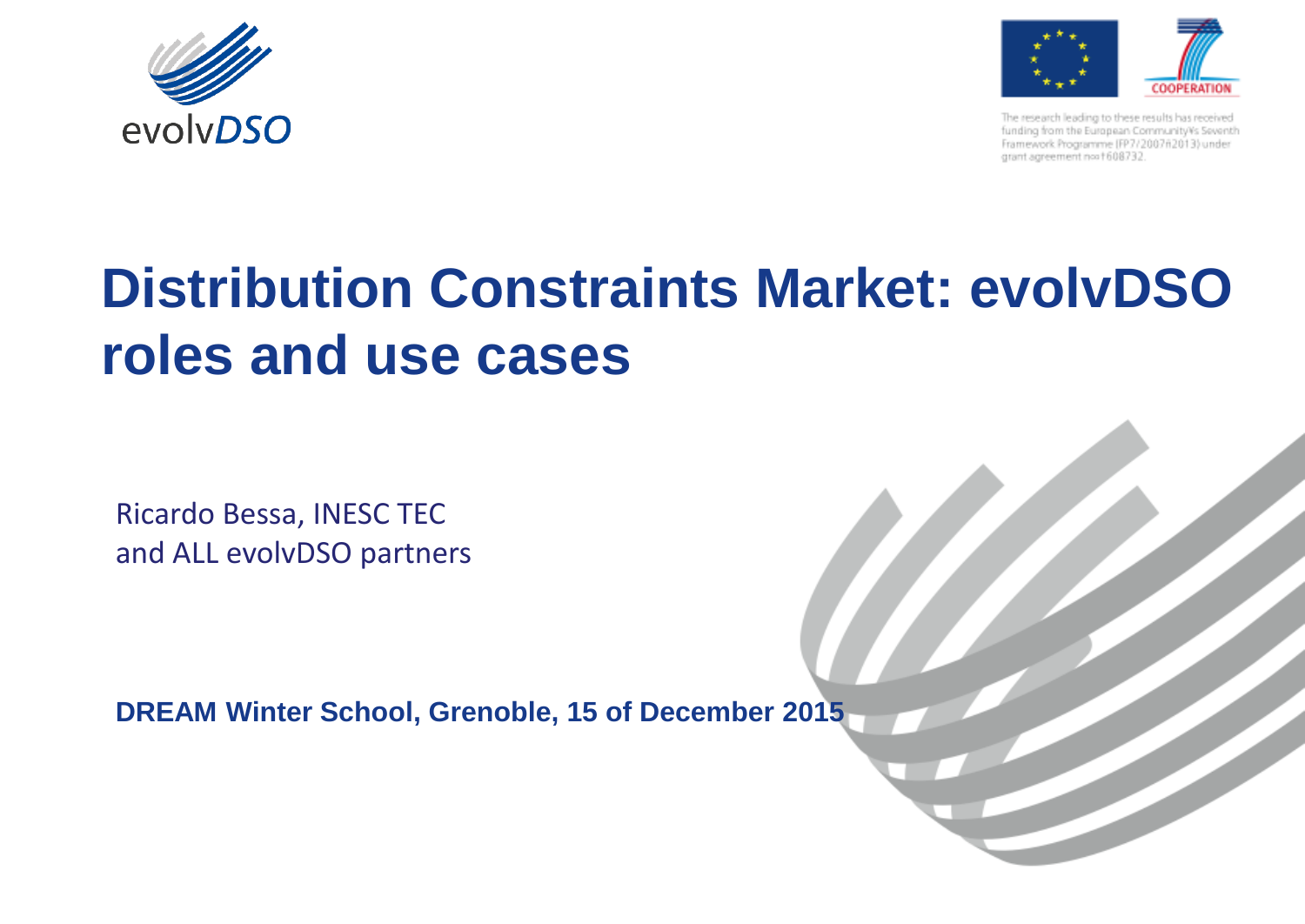### **DSO's new and evolving business processes**

Services to implement an Active Distribution System Management approach





DREAM Winter School 2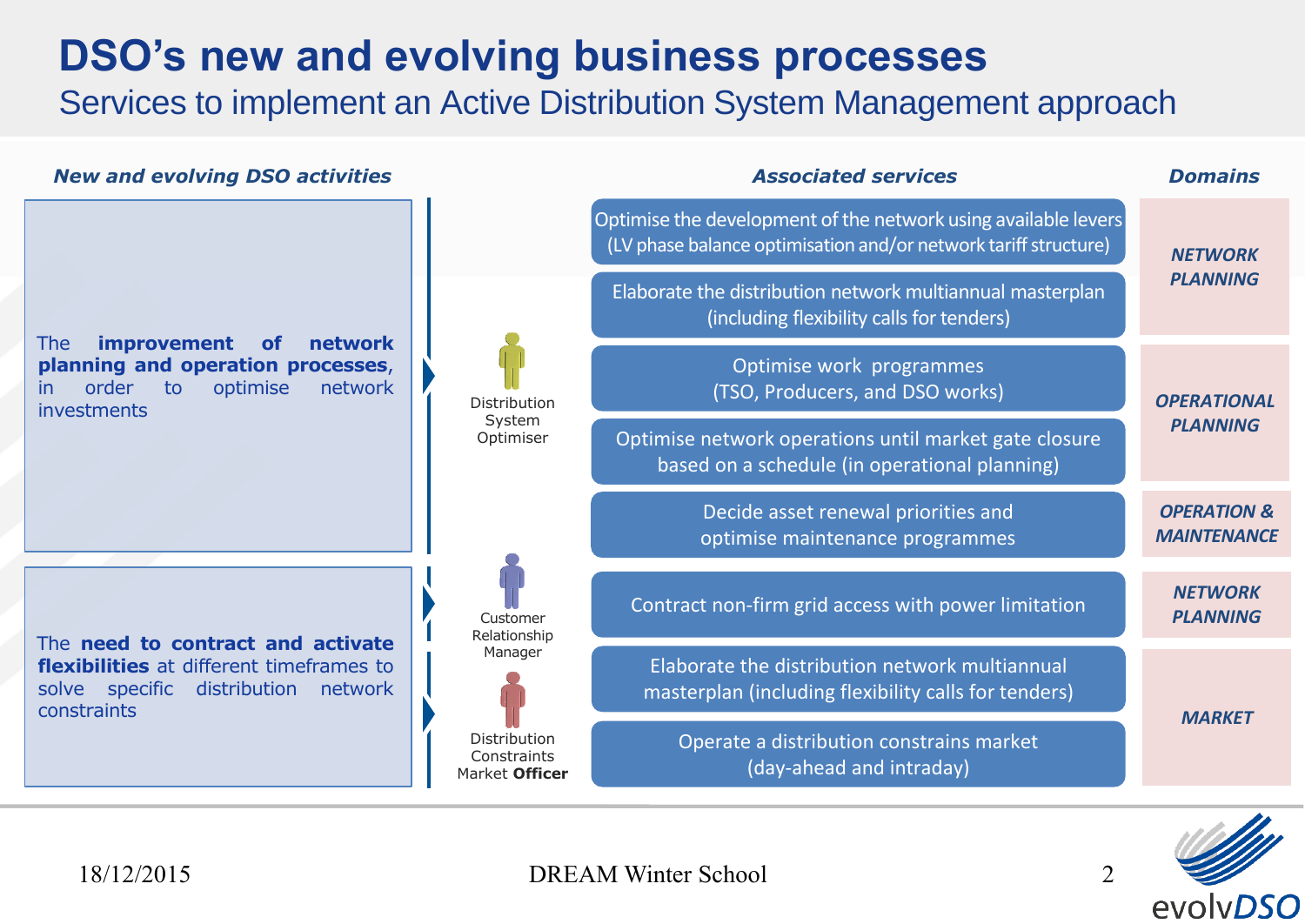## **D1.3 Distribution Constraints Market Officer - Role**

- Capability to contract flexibility resources, based on the needs of the Distribution System Optimiser
- Local flexibility offers made by flexibility operators can be procured in the long- (**flexibility tender**) and short-term (**flexibility market**)
- **The decision to procure flexibility would be evaluated against its opportunity cost, i.e. the cost of not using flexibility to relieve grid constraints but expanding the grid**

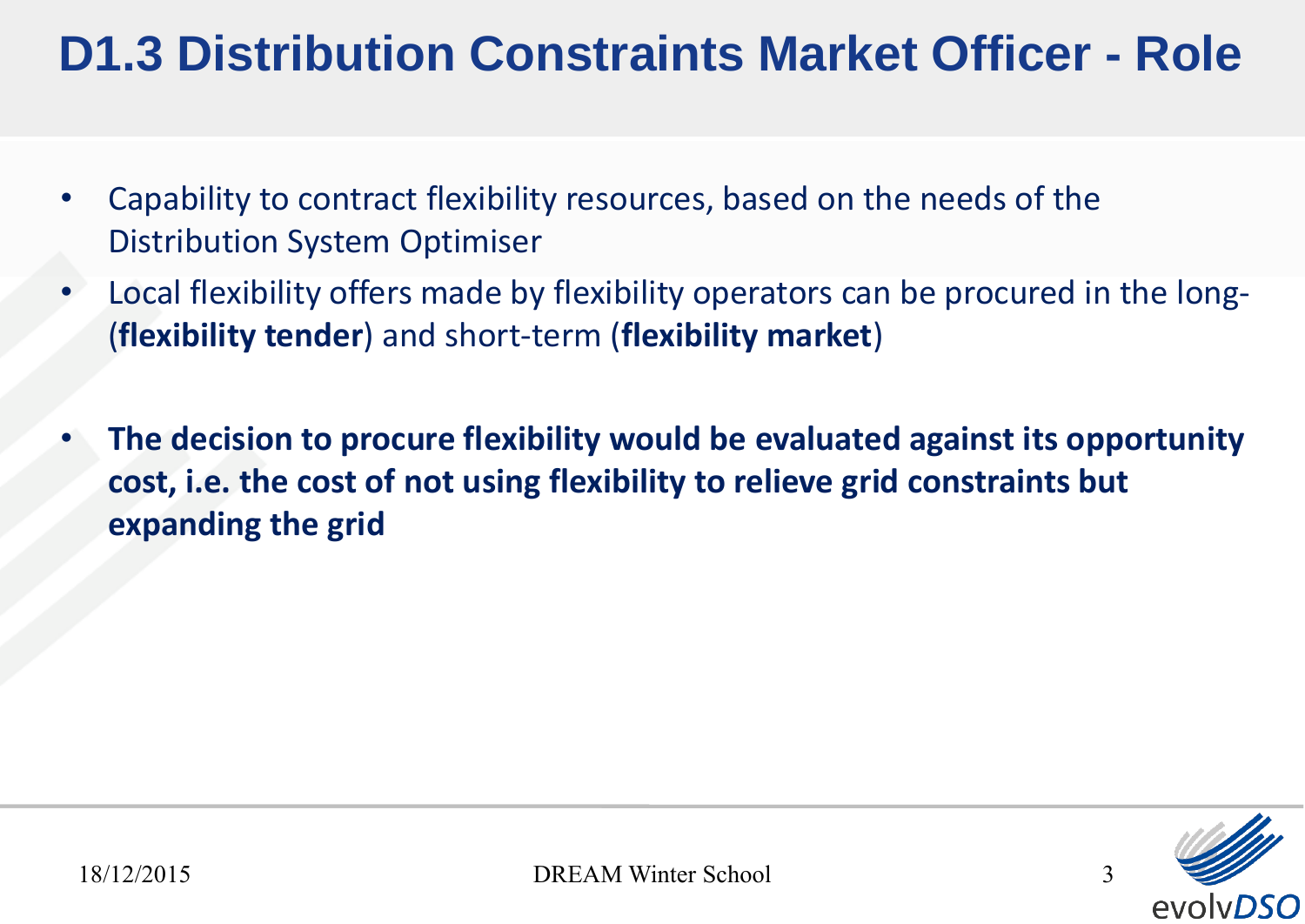## **D1.3 Distribution System Optimiser - Role**

- Improves development, operation, and maintenance of the distribution network  $\rightarrow$  optimise the available levers
- Application of flexibility-based services to optimise network planning and operation
- **The innovation lies in new methods and processes for planning and operation of the grid**
	- $\triangleright$  Smart grid technologies (e.g. distributed control system, network sensors)
	- **Advanced management tools (e.g. state estimator, optimal power flow)**

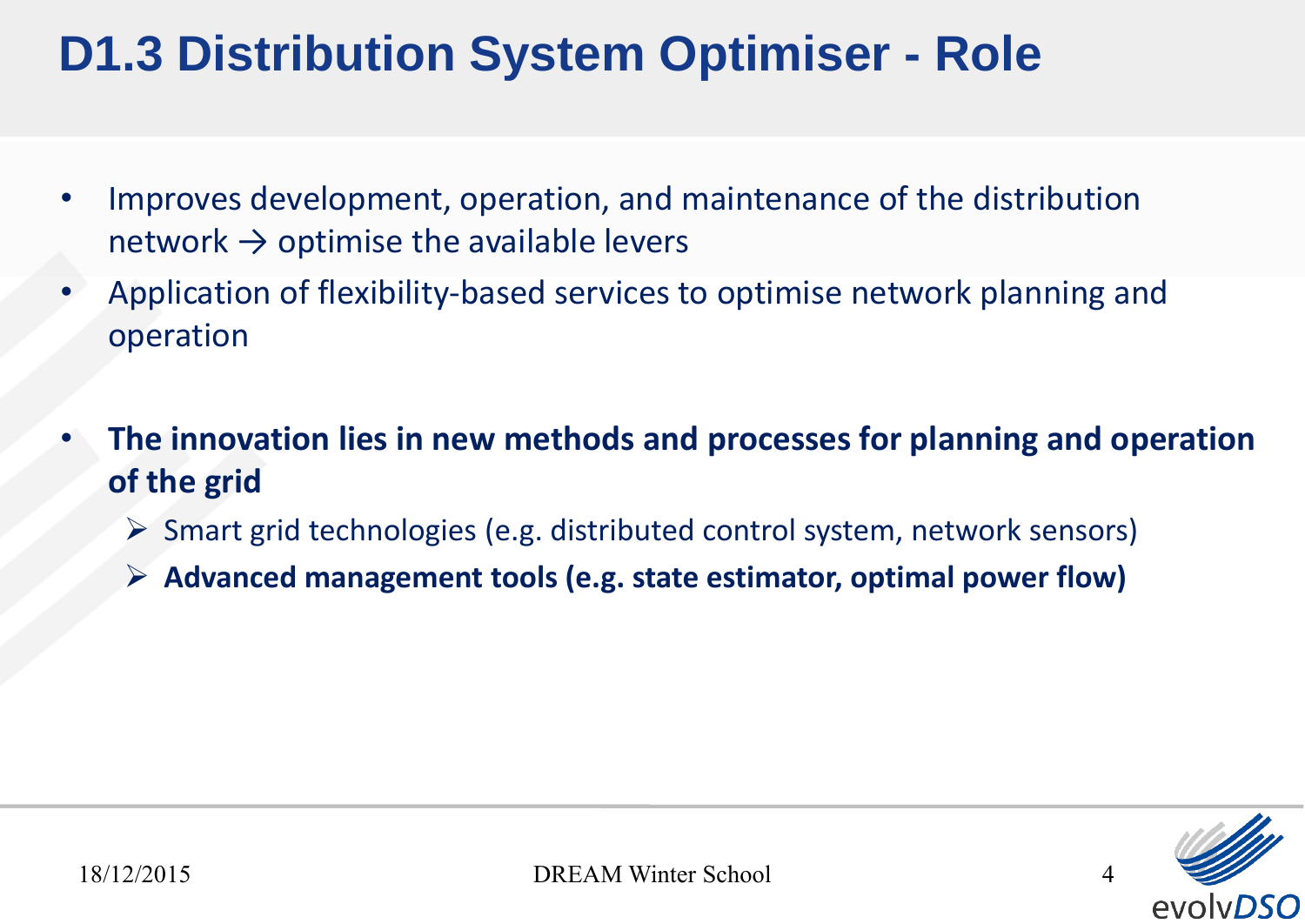**D2.1 Certify, manage the impact of flexibilities activated in Balancing and Flexibility markets on the Distribution network, and provide data for the settlement process**

- This Business Use Case describes how the DSO
	- $\triangleright$  Certifies flexibility operators and flexibility perimeters including sites connected to the distribution network
	- $\triangleright$  Qualifies balancing offers in day ahead and intraday and energy flexibility offers in day-ahead from a DSO point of view
		- **Ensure that their activation do not create new constraints on the distribution network, and propose modifications if necessary**

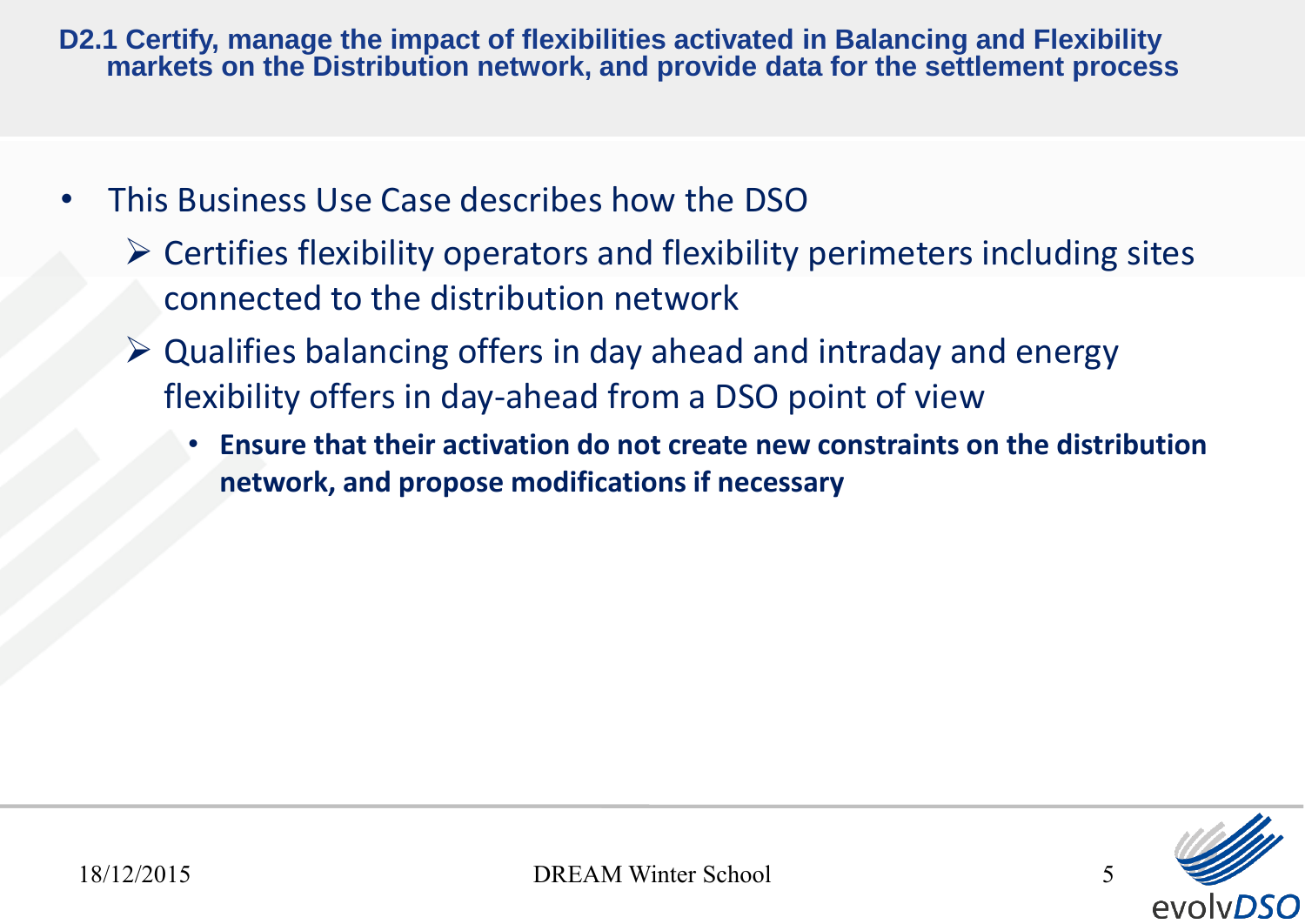#### **D2.1 Certify, manage the impact of flexibilities activated in Balancing and Flexibility markets on the Distribution network, and provide data for the settlement process** Use Case Overview



evolvDSO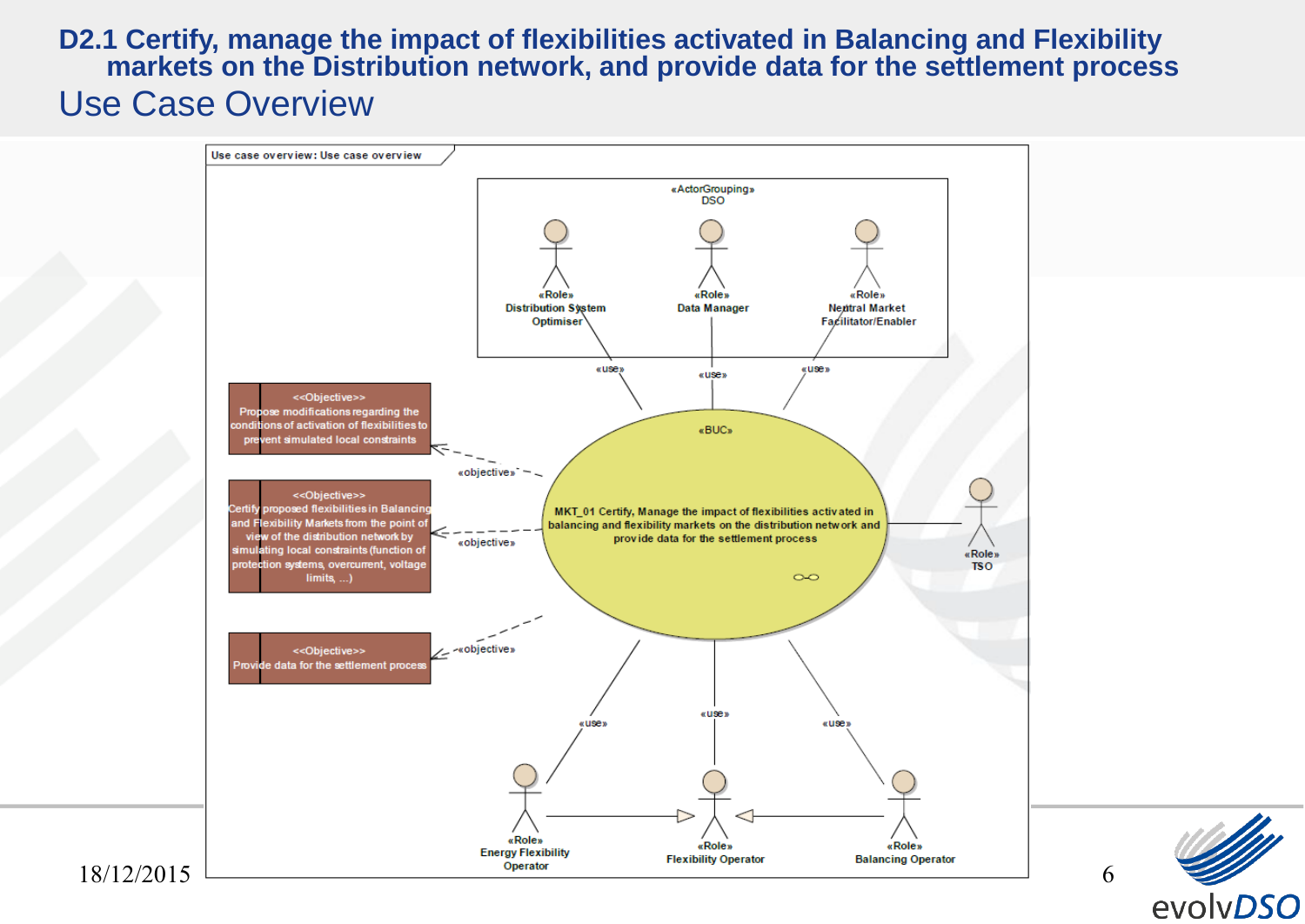#### **D2.1 Operate a distribution constraints market (day-ahead and intraday)**

- The Business Use Case describes how the DSO solves specific distribution network constraints at the lowest cost by purchasing Distribution Flexibility Offers proposed on a new Distribution Constraints Market
- The DSO manages the Distribution Constraints Market, and 3 major actions are considered:
	- $\triangleright$  Ask for distribution flexibility offers to solve constraints detected in Operational Planning
	- $\triangleright$  Receive Distribution Flexibility Offers
	- $\triangleright$  Manage the activation of Distribution Flexibility Offers

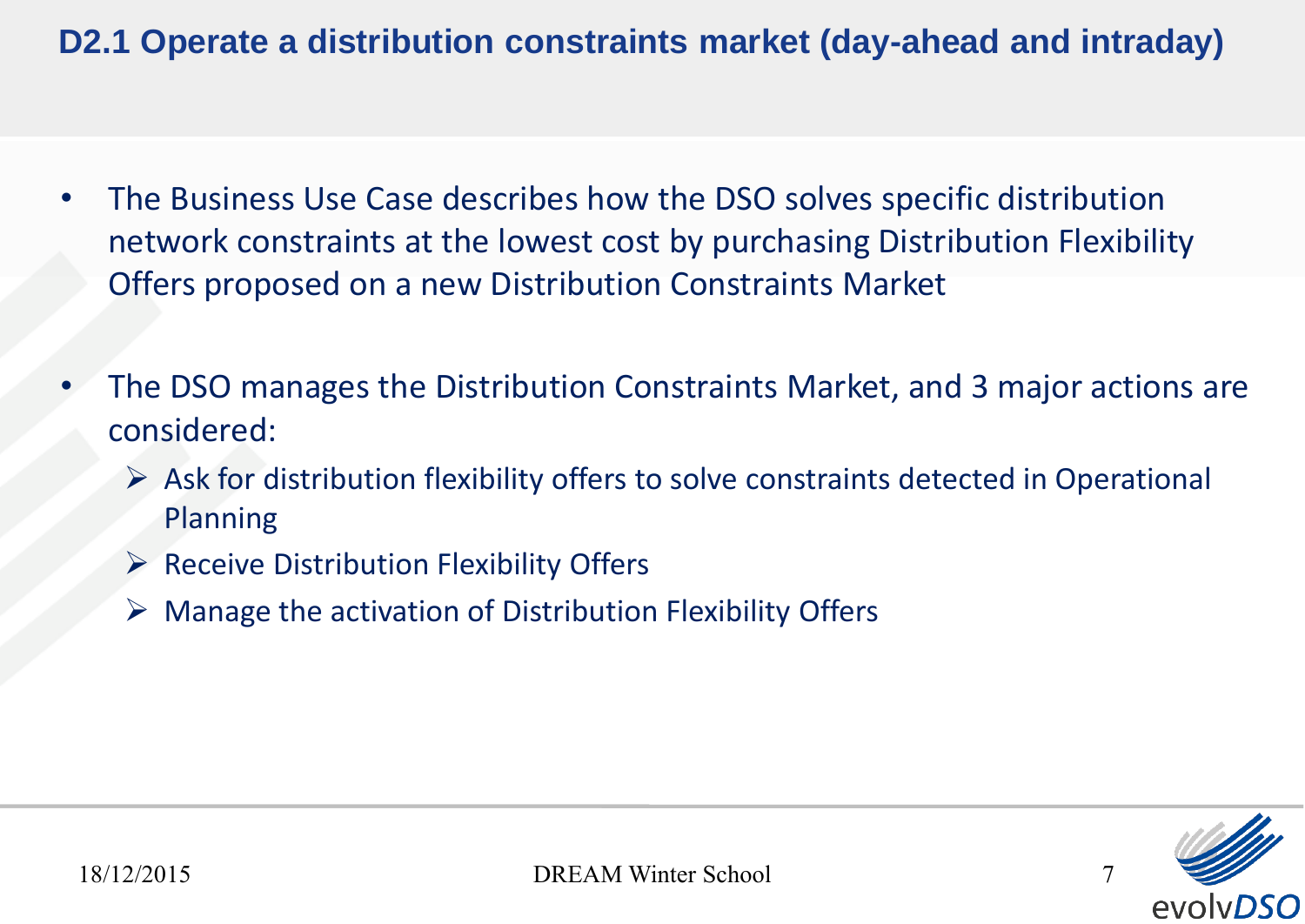#### **D2.1 Operate a distribution constraints market (day-ahead and intraday)**

#### Use Case Overview



evolvDSO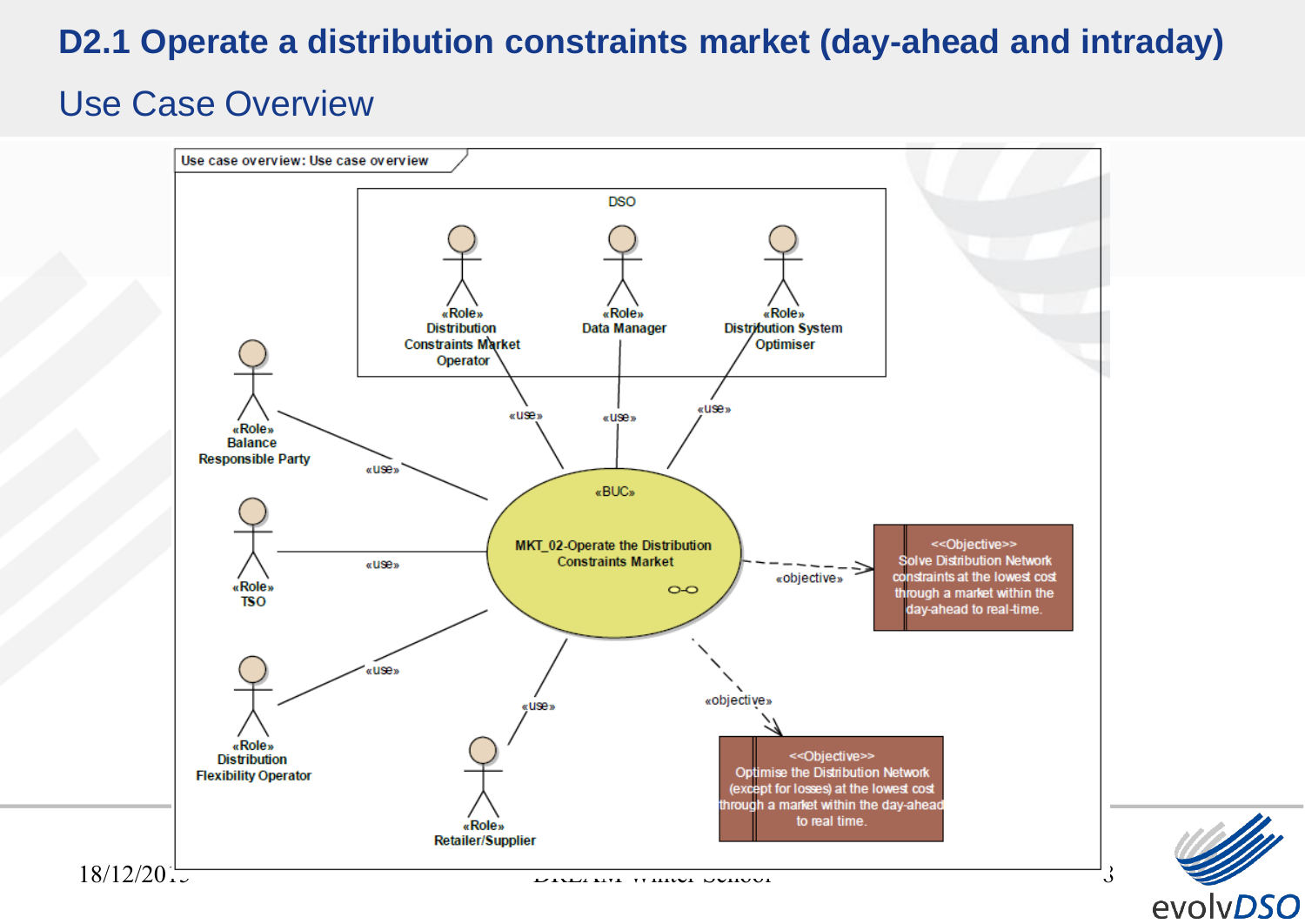### **D1.4 Future market architectures and regulatory frameworks**

### Progressive involvement of DSO in flexibility activation

| Scenario/<br><b>Characteristic</b>                            | <b>S1</b>      | <b>S2</b>        | <b>S3</b>                               | <b>S4</b>                                                     |
|---------------------------------------------------------------|----------------|------------------|-----------------------------------------|---------------------------------------------------------------|
| DSO aware of available flexibility<br>resources in its grid   | N <sub>o</sub> | Prequalification | Prequalification<br>Real-time<br>vision | Prequalification<br>Real-time vision<br>Can use<br>Resources. |
| DSO can modify flexibility activation<br>requests             | No             | N <sub>O</sub>   | Yes                                     | Yes                                                           |
| DSO can contract flexibility resources<br>for grid management | N <sub>o</sub> | N <sub>o</sub>   | N <sub>o</sub>                          | <b>Yes</b>                                                    |

- **(S2)** DSO is involved in the process of prequalification but has no possibility to interfere at the moment of activation requests
- **(S3)** DSO is involved in both prequalification and activation. The DSO will have the possibility to modify or ban the activation of flexibility offers  $\rightarrow$  higher collaboration with the TSO
- **(S4)** DSO is fully participating and adopting a proactive approach for flexibility management. Possibility to contract flexibility resources for grid management or to support the TSO in his task of system security